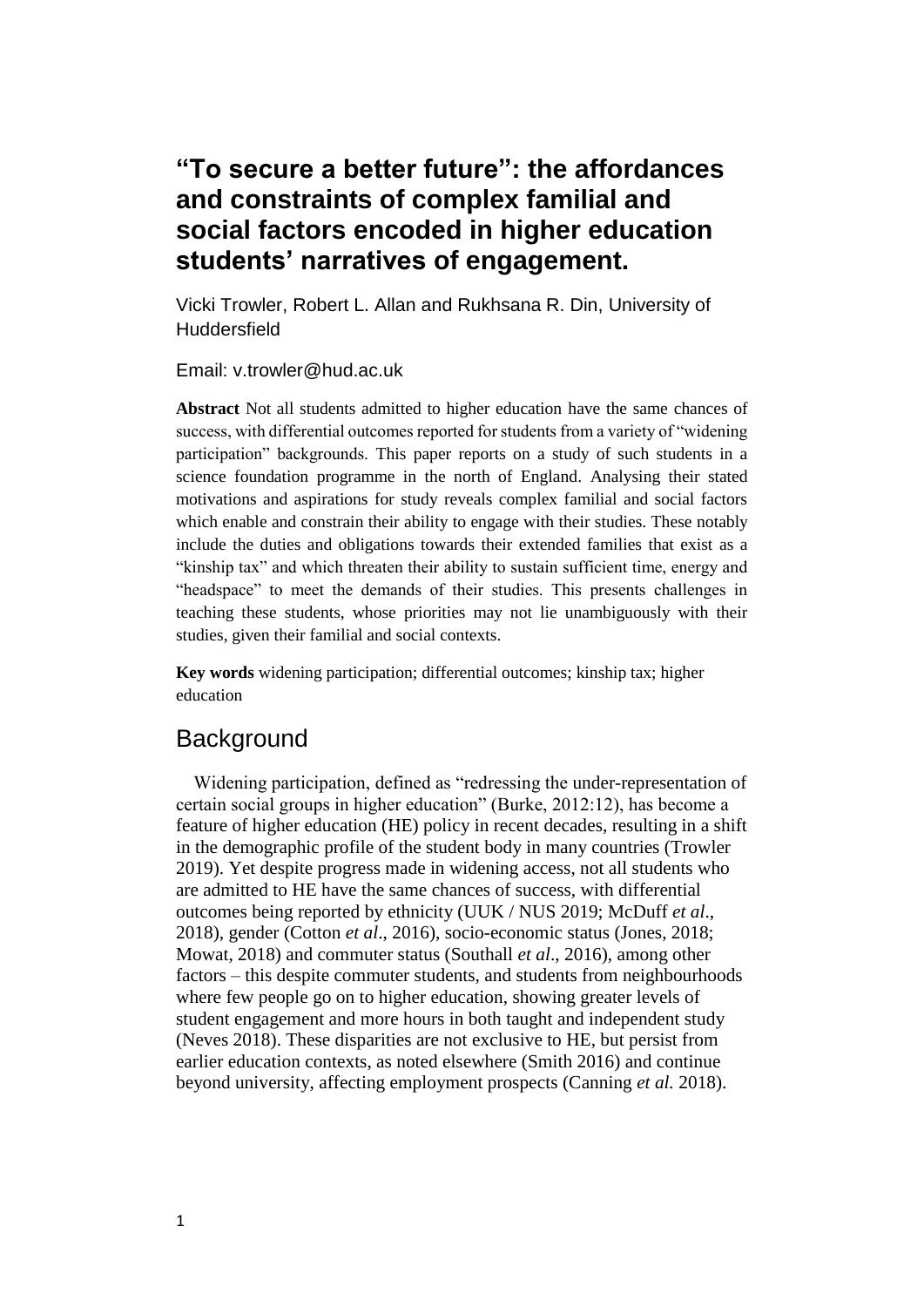This has led to an increased focus on student retention and success in research (Tight 2019 notes that these issues are among the most researched in HE in the previous four decades) and in policy and regulation, with e.g. the European Commission study (Quinn 2013) to inform policy in EU member states; some US states and parts of Australia linking state funding of universities to student retention and outcomes data (Harvey 2017) and the inclusion of student "continuation" data in the calculation of Teaching Excellence Framework data in the UK.

Within this context, a university in the north of England offers a foundation programme to students whose entry qualifications, skills or experience precludes their direct entry onto undergraduate programmes in the sciences. This year-long programme provides both content (in a wide range of science disciplines) and skills (discipline-related, as well as transferrable "softer" skills), as well as the opportunity to gain familiarity with the context of a university, to students – many of whom are the first in their families to participate in HE. The annual intake of over 100 students is diverse in terms of gender, age, ethnicity, nationality of origin, home language, educational and other background, but demonstrates a strongly local bias, with the majority of students commuting daily and living with family of origin, partners and/or children, or extended family in neighbouring communities. Most of the students on the programme display at least one – but usually more than one – factor identified earlier in relation to differential HE outcomes, yet are motivated to enrol in HE despite personal and structural obstacles.

This study aimed to explore how these students constructed their motivations for embarking on HE in the context of their lived experiences, how this enabled and constrained their engagement with their studies and how they mediated the tensions between their pre-arrival "identities" and their nascent "identities" orientated toward the "imagined communities" (Trowler*,*2019) encapsulated in these expressed motivations. This paper analyses the motivations for engaging in university studies reported by students in three successive cohorts of the programme, considering these within the daily lived contexts described by these students to understand how these students frame their studies, and how this may enable or constrain their progression through HE.

Understanding why and how these students came to HE, and the physical, emotional and conceptual paths they tread during their time on the programme, can inform the recalibration of practice at programme, School, and institutional levels, in the host context and other contexts where similar or analogous factors operate. Additionally, in providing nuanced texture of the lived experiences behind the broad brushstrokes of trend headlines, this paper illuminates the felt consequences of competing and contradictory policy thrusts among groups of students often positioned as "nontraditional", characterised via stereotypes but poorly understood through the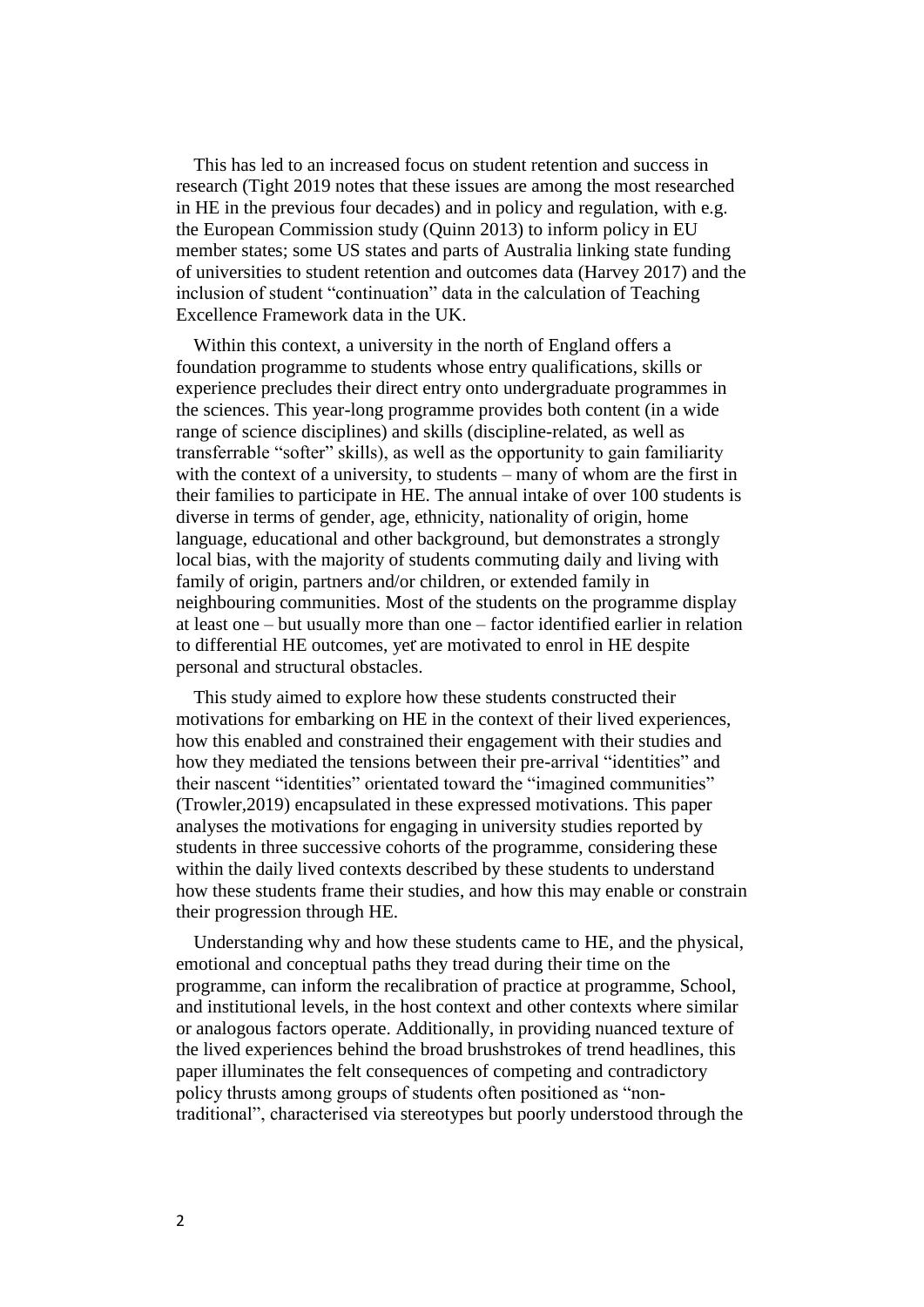intersection of multiple subjectivities and ascribed descriptors. As Clegg (2018:v) notes,

'… we need not just look at embedded structural constraints but… we should also consider how people understand their situation and their own abilities to act; hence the importance of narratives.'

The programme has a tradition of changing practices in response to learning about, and from, students, and stands out in defying the trend of differential outcomes based on ethnicity.

### **Methods**

Students on the programme were informed of the study by the programme convenor at the beginning of each academic year, and were provided with information packs introducing the aim of the study and invitations to participate. In each cohort, students voluntarily provided informed consent and agreed to their data being used in the study. Such data included their results, the (pseudonymised) contents of written assignments, and data collected through survey and interview. This process was carried out at the start of the 2016-17 and 2017-18 academic years and later in the 2018-19 academic year, prospectively and retrospectively granting access to their data being used for the purposes of the study.

All students in the 2016-17 and 2017-18 cohorts were handed questionnaires in class, which all students in attendance on those days completed. Students in the 2018-19 cohort were introduced to the study at a session discussing progression into degree programmes later in the academic year which was not attended by all students, resulting in lower study recruitment rates. Students were informed that a purposive sample would be selected and approached for follow-up interview to explore emerging issues in greater depth. These interviews were conducted later in the academic year for each study cohort, when students were in a position to reflect back on their performance on the programme. During interviews students were asked about their reasons for enrolling, their study behaviours, their living arrangements, challenges they faced and related topics.

Participants were selected according to criteria including gender, ethnicity, age, prior qualifications, socio-economic background and commuter status, to ensure student populations identified in the literature as being"at risk" were adequately represented. These samples were limited by the availability of volunteers, as interviews were conducted outside of the academic year.

As part of their course requirements, students on each cohort were required to submit regular reflective blog posts on topics related to their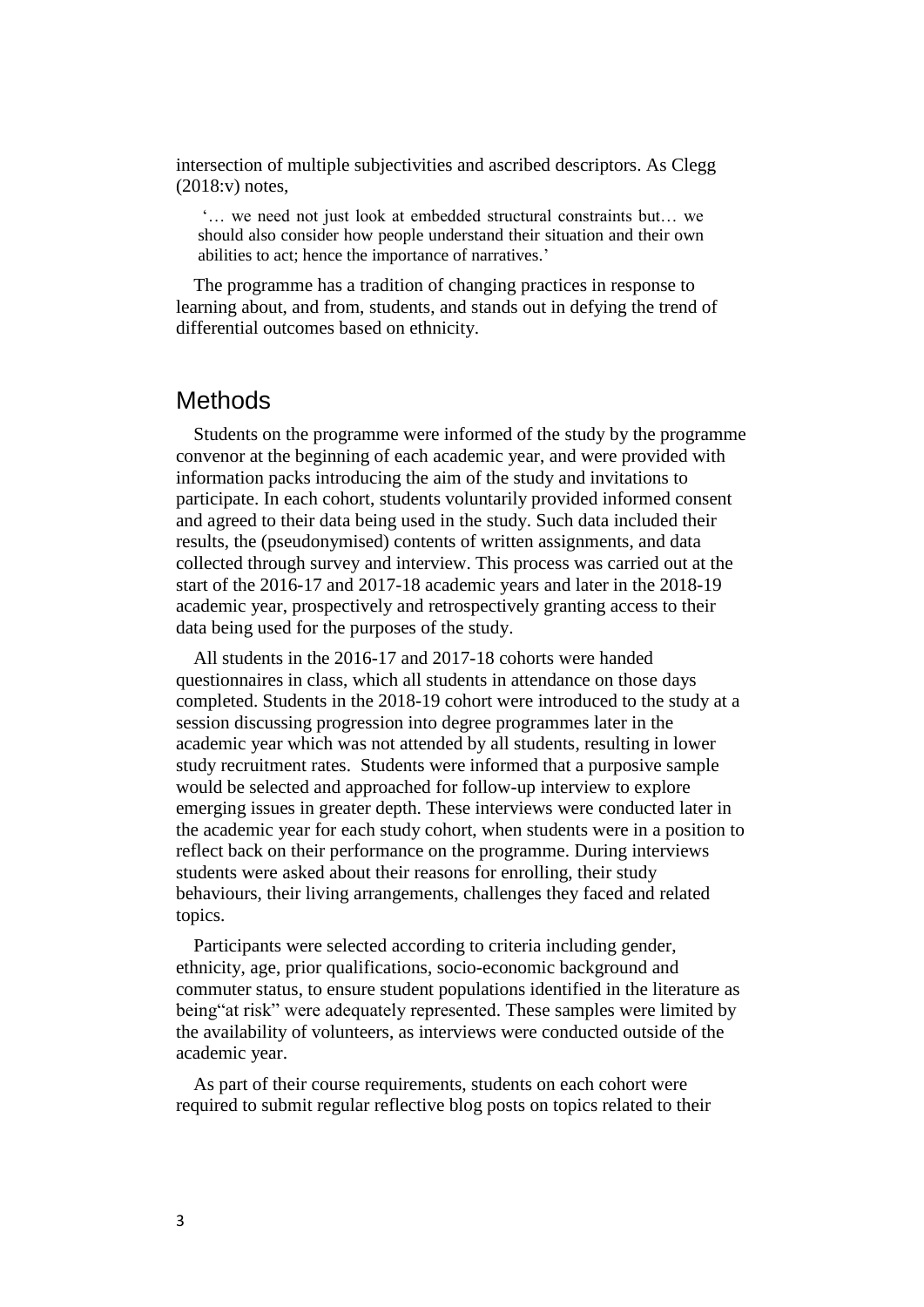motivations, study behaviours, intended destinations after completion of the programme and experiences of the programme. Students on the 2017-18 and 2018-19 cohorts were also required to submit brief videos using Adobe Spark, addressing their motivations and intentions. While these blog and video submissions were graded according to the academic requirements of the set assignments, they were also later analysed as data for this study.

In total 2354 blog posts and 346 Adobe Spark videos were analysed, along with 94 questionnaires and 22 interviews. Across the cohorts, 258 students participated in the research.

Data from questionnaires, interviews, blogs and videos were transcribed and analysed using NVivo, following a process similar to that described by Charmaz (2014:109-191) with initial coding of the data involving line-byline reading and highlighting of anything of note. Working through the data, similarities and differences between and within interviews were sought and more meaningful names were assigned to the initial codes. This initial coding was progressively augmented with focused coding, organising the codes into categories and teasing out relationships between these categories. This process was revisited a number of times, tweaking and adding codes as newer data pushed themes to the fore or backgrounded other codes, and concept maps were produced from the focused codes.

#### *Ethical Considerations*

Ethical approval was obtained through the appropriate School channels, and all research procedures conducted consistently with guidelines and good practice. All students voluntarily provided informed consent. They were informed of the purpose of the study, provided with information and the opportunity to ask questions, and were informed of their right to refuse consent or to withdraw it at any time (which would act retrospectively in the removal of their data from the study). Students approached for follow-up interview had a second opportunity to provide, or withdraw, informed consent. No student has withdrawn consent at the time of writing, from either current or previous cohorts.

The introduction of the study, and the issuing of invitations to participate and the associated collection of informed consent, within class time raises a potential ethical issue. The Principal Investigator for the study was the programme convenor during the initial two cohorts. While students were carefully informed that participation on the study was voluntary and would have no advantages or disadvantages for their studies, the possibility remains that some students may have considered it in their best interests academically to be seen to be cooperative. Survey questionnaires were handed out and completed during scheduled lectures, which may have led to further perceptions that student participation was strongly desired by the teaching team.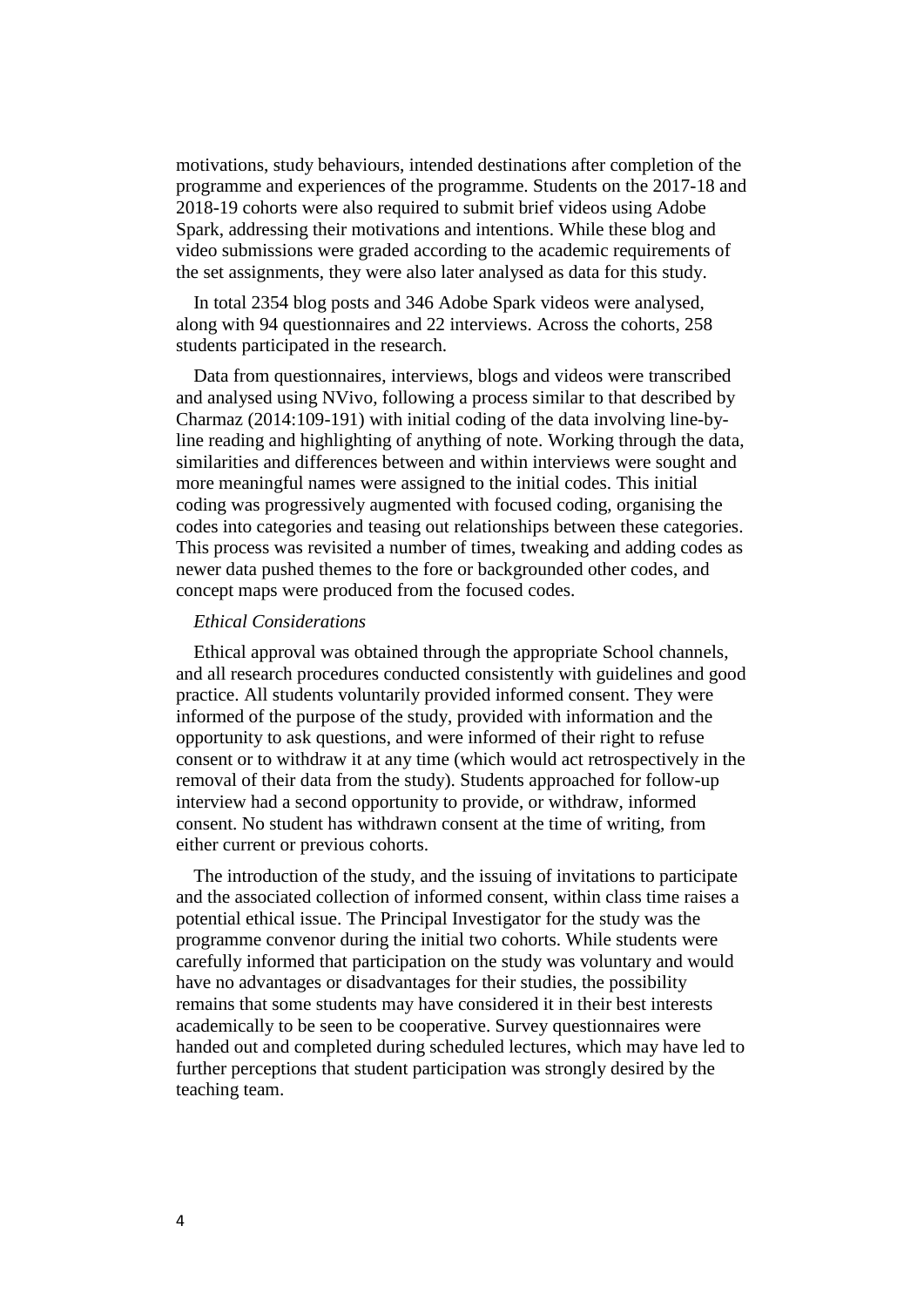In addition, follow-up interviews with the 2016-17 and 2017-18 cohorts were conducted by the course convenor at the time. While students who were approached for follow-up interview had the opportunity to decline – and some did – it is still possible that some may have consented (whether consciously or otherwise) because they perceived the interviewer to be in a position of power over them, despite the academic year having ended. This may also have affected some of their responses, with some students possibly representing their study behaviours in the direction they considered would be welcomed by the interviewer. However, no qualitative differences were noted with the 2018-19 interviews, which were conducted by a researcher who was not part of the teaching team. Additionally, all analysis of questionnaire, interview and other data was carried out by this researcher, increasing sensitivity toward such possible influence over the data.

# Findings

Students were asked explicitly in the survey questionnaires, the follow-up interviews, the blog assignments and the Spark video assignments, what their motivations were for choosing to attend university, and what they wanted to get from the experience. These responses form the basis for this paper, which considers these responses in the context of other data gleaned in response to other questions, as well as from other sources (such as basic demographic data submitted on enrolment). Several themes emerged from the data, with key themes clustering around the core idea of securing "a better future".

#### **Themes**

Students overwhelmingly stated that their prime motivation for embarking on the programme was "for a better future". This was disaggregated into economic ("to get a stable job") and cultural ("to gain respectability") components, with a significant number also noting that they wished "to help the community". Issues concerning how these students traverse and occupy space, and the relationships they maintain within these spaces, have been grouped together analytically as "spatial issues". These major themes from the data are considered in turn, below.

#### *Stable job*

The need to secure "a stable job" emerged as one of the most common motivations expressed by students in response to questions about their reasons for enrolling at university. This was common across student backgrounds, but appeared to take on a special significance among those students who cited experiences of observing closely the struggles of their parents: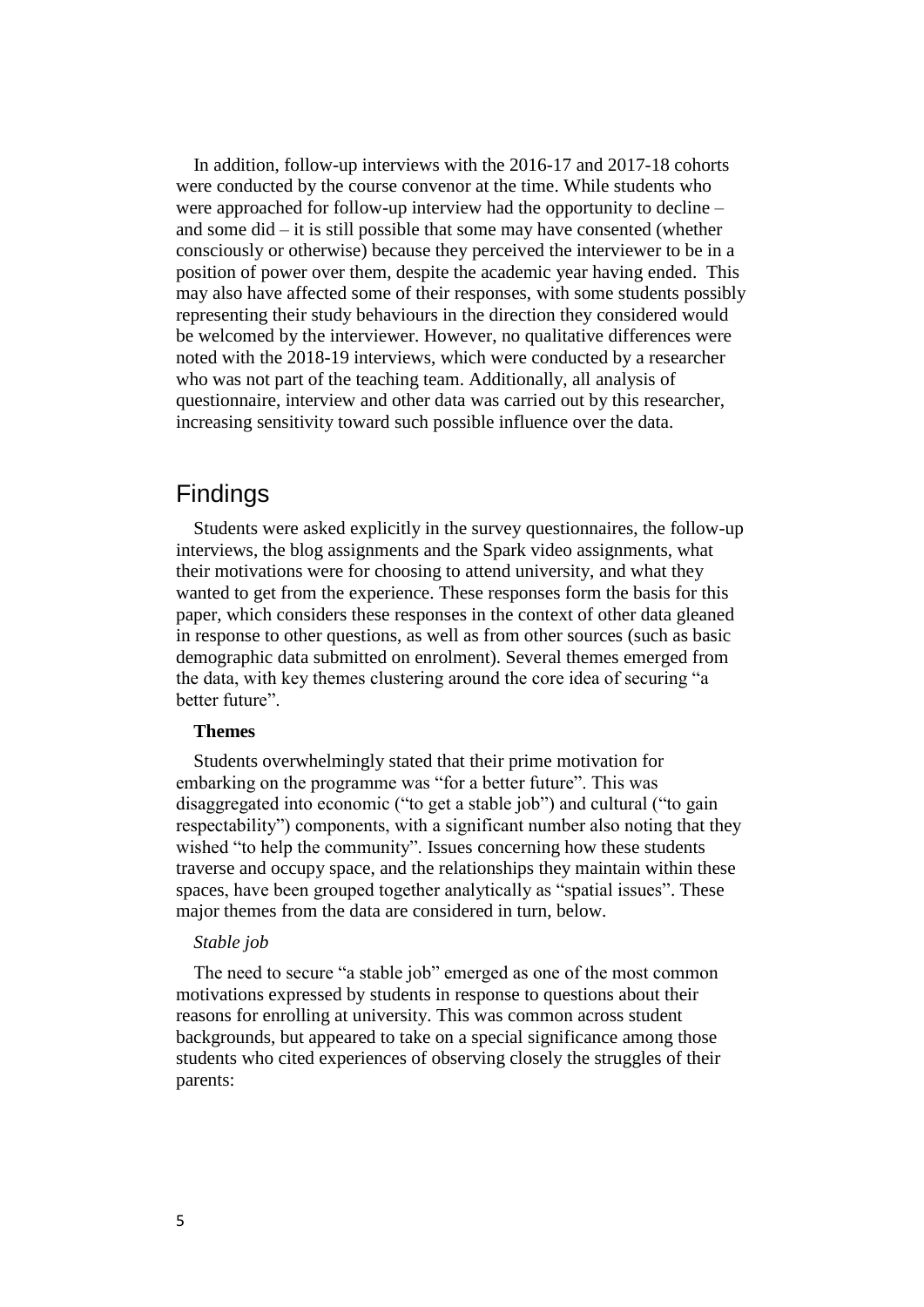'I want to get a good job so I won't struggle as much as my dad. ' (Student A)

'I have seen how hard [my parents] worked without a degree.' (Student B)

Many students were quite explicit about wishing to alleviate family financial struggles by providing monetary help, made possible by the envisaged surplus a secure job would provide.

'Getting a degree would allow … being able to provide for my family so they may live comfortably.' (Student Z)

'I want to provide my kids with a better future… I want to secure a better future for my family.' (Student J)

Students' motivations in this regard, however, were not entirely altruistic. Several students cited observing their parents' circumstances and wanting something different for themselves as a motivating factor.

'Getting a degree would open more doors in my future career path and hopefully I will be more successful than my parents.' (Student R)

For these students, the capacity to afford "luxuries", to enjoy a lifestyle which allowed for a degree of hedonism, and which allowed them free time to pursue their own interests rather than working hard simply to survive, was appealing.

'…to give me the chance to take up a job that I have an interest in and which also pays me the right amount of money for the effort I put in, at present I can't afford to take my children on holiday, but with hard work and dedication that time will come.' (Student S)

'I need money to do the things I want to do.' (Student F)

Rather than merely reflecting materialistic orientations, these students expressed a consciousness of the structural disadvantages they faced through a lack of ready access to financial resources, similar to that observed by Lehmann (2009). This is further illuminated by their expressed aspirations:

'The honest most valuable reason of getting a degree is being able to find and be qualified for a higher paying job so they can live their lives with much more ease when it comes to paying for the expenses of lives [sic] luxuries… In this day and age money is everything… It allows ones future children to have a brighter future for themselves also as studies have shown children in higher income households generally tend to do better in school and therefore tend to get into higher paid jobs themselves.' (Student X)

'A degree, with the opportunity it brings, increases my chances of a higher salary, thus improving my quality of life, and increasing my ability to be an agent for change not simply for myself but for others too.' (Student Q)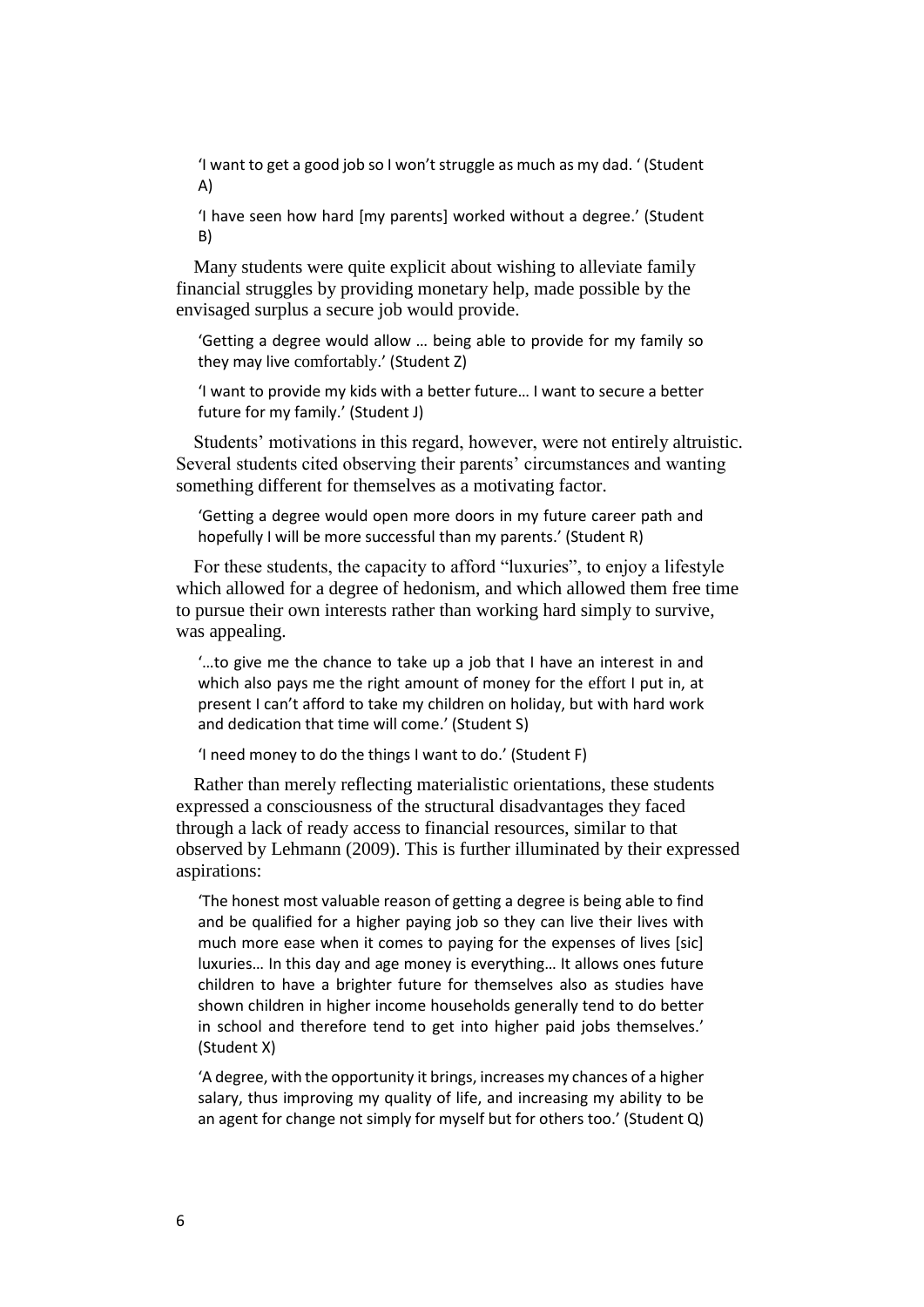'Getting a degree… will put me in control of my future.' (Student V)

#### *Respectability*

Respectability emerged as a key theme, with several students stating that they wanted "a respectable degree", or to become "a respectable person in society". This was particularly prevalent among, but not unique to, students from communities with roots in south Asia. Obtaining a degree was seen as key to this aspiration:

'… obtaining a degree would turn me into a mature, wise, and a dominant person in the society … my degree is going to make my parents proud and people respect me.' (Student T)

This was sometimes expressed in terms of "value" or "honour":

'[My motivation is] so that I would have a value in society.' (Student K)

'The primary advantage of a degree would be that I would qualify for a high quality, reputable job with a good income which will stabilise my future… It is also important to me as it would make me the first female in my family to achieve such an honourable qualification.' (Student N)

Other students expressed aspirations toward respectability in terms of status, even where they felt uncomfortable with such concerns:

'[Higher education] gives me more status in terms of qualifications and more leverage when looking for a job.' (Student H)

'For my parents, it's about status… Status is a big thing in Asian society, they care a lot. [Status affects] your marriage prospects: "You can marry who you want as long as they earn more than you." My mum really cares how they are perceived by society. [That makes me feel] very uncomfortable. My cousin married; no one likes her husband because he doesn't have a good job [or status].' (Student F)

Science, in particular, was considered to be a route to respectability, beyond the more widespread perception among most of the students of it offering a greater range of employment possibilities post-graduation. Again, this was noted to be particularly prevalent among students from communities with roots in Asia:

'Studying Science was influenced by my parents… It's common for Asian parents to focus on sciences.' (Student D)

For students accessing HE through widening participation initiatives, whose awareness of their structural disadvantage may lead to them considering themselves marginal, aspirations toward respectability via status or being "of value" may be understood as attempts to contest such marginality. This will be discussed later in greater detail.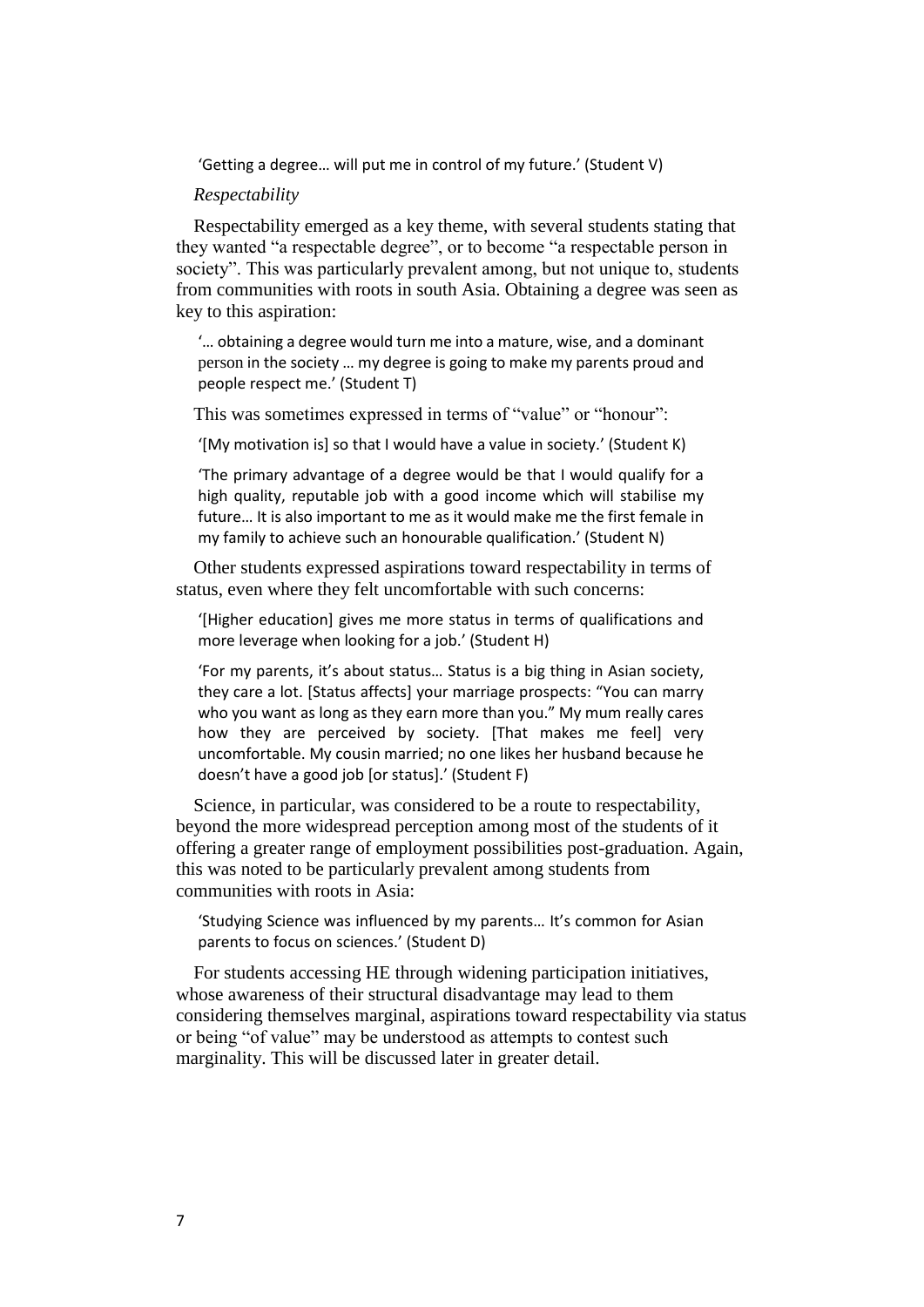#### *To help the community*

A significant majority of students on the programme aspired to studying pharmacy, and orientated themselves toward this "imagined community". For these students in particular, "helping people" and "giving back to the community" emerged as a strong theme in stated motivations for entering HE:

'University degrees such as Pharmacy do not just transform your opportunities in life but also the lives of others in society.' (Student W)

'Gaining a paper that would forever hold my name isn't just about raising my credibility, but having the opportunity to impact, or even change others' lives.' (Student Y)

Having the ability to effect meaningful change, not only for themselves and their families, but for others in the community and beyond appeared as an important motivating factor for students whose own agency may have felt limited by the structural constraints of their current lived realities. Some students recognised that acquiring this capacity to effect such change would place them in a position of privilege, placing them under further obligation:

'…by getting a degree I will have acquired further opportunities in life that will determine my contribution to societies which may not have the same privileges or opportunities given to me.' (Student O)

A common narrative among aspirant pharmacy students was that of their "dream career" or "life's ambition", framing their career choice as a vocation.

'Overall getting a degree will allow me to peruse [sic] my life ambitions and try and make a difference in the world by grasping the knowledge being taught.' (Student P)

This orientation toward the "imagined community" of pharmacists emerged strongly through blog posts and Adobe Spark videos as well as questionnaires and interviews. The intensity of this identification with the (imagined) values and subject position of pharmacists appears to run counter to literature (e.g. Wayne et al. 2016) on student transitions which posits the sequential development of student identity, disciplinary identity, and then professional identity. For these students, it would appear, their strong orientation toward their "imagined community" served as the motivator for the development of student, and disciplinary, identities in a far more complex and interwoven manner.

#### *Spatial issues*

One spatially-related theme that emerged was the influence of role models from the (geographic or cultural) community who inspired some of the students to emulate their careers: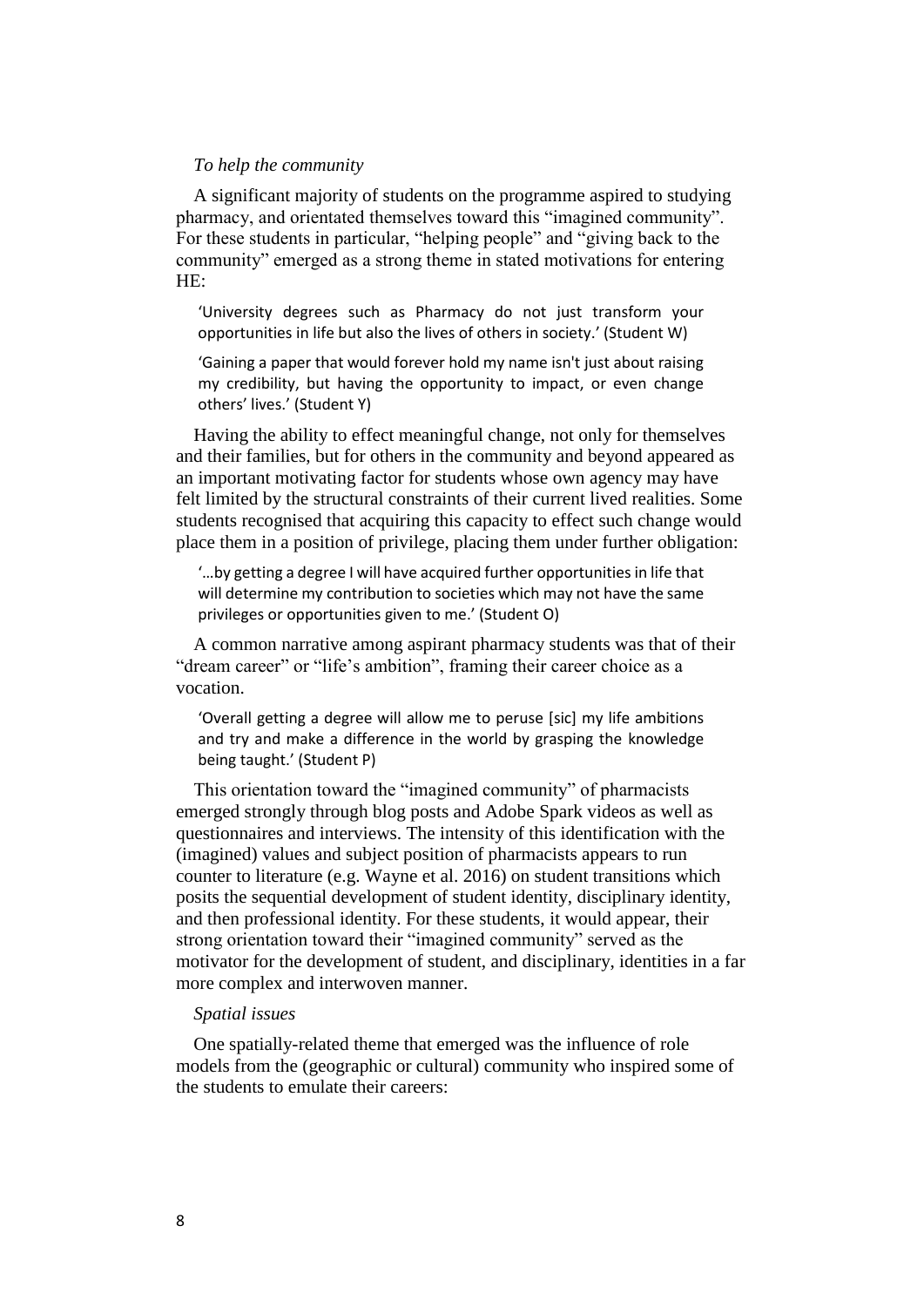"…Hearing stories about my English elderly neighbour's career as a pharmacist has motivated me to follow the same path as her. She has consistently encouraged me to go to university, and supports me throughout." (Student AA)

'…when I had worked with my Uncle who is a community pharmacist after my A levels, the satisfaction and content that was brought to my uncle's face when he was helping patients with medication inspired me to follow in his footsteps and be the reason behind many patients' smiles.' (Student BB)

For the latter student, whose lack of a career plan had led to her disengagement with her studies during A-levels and subsequent disappointing results, the exposure to the working environment within a pharmacy proved pivotal in motivating her career, and study, choice. Students like these are often cast in a "discourse of deficit" as lacking the capitals that are valued within higher education, yet these quotes demonstrate the value of the "community cultural capital" (Yosso 2005) they were able to mobilise.

Another spatially-related theme concerned commuting. Most of the students in this study were commuter students, living with their family of origin or with their partner and / or children. As described above, this brought with it numerous obligations at, and beyond, home; it also resulted in sometimes significant amounts of time being required to travel to and from the university daily.

'Travelling is something that has left me feeling exhausted every day, leaving me unable to revise, work and complete my tasks on time.' (Student EE)

'I commute to university. First I catch the bus to the train station and then the train to get to university which make it tiresome. Everyday 2-3 hours of my time is wasted because of this. Occasionally I will arrive late to University and so I will miss the lecture and class tutorials. After University when I get home I feel tired so I am not as focused…' (Student FF)

While some students reported being able to work during their commutes, for many this was not possible – if they were driving, or if travelling on crowded public transport.

Several students who lived at home also cited "independence", and the ability to "stand on their own feet", as a major motivation for embarking on university studies:

'[My main motivation for university is] to be successful and independent… Being able to work and live independently.' (Student CC)

Some students cited this as a motivation that their parents shared, wishing to see their children succeed in their studies and become independent and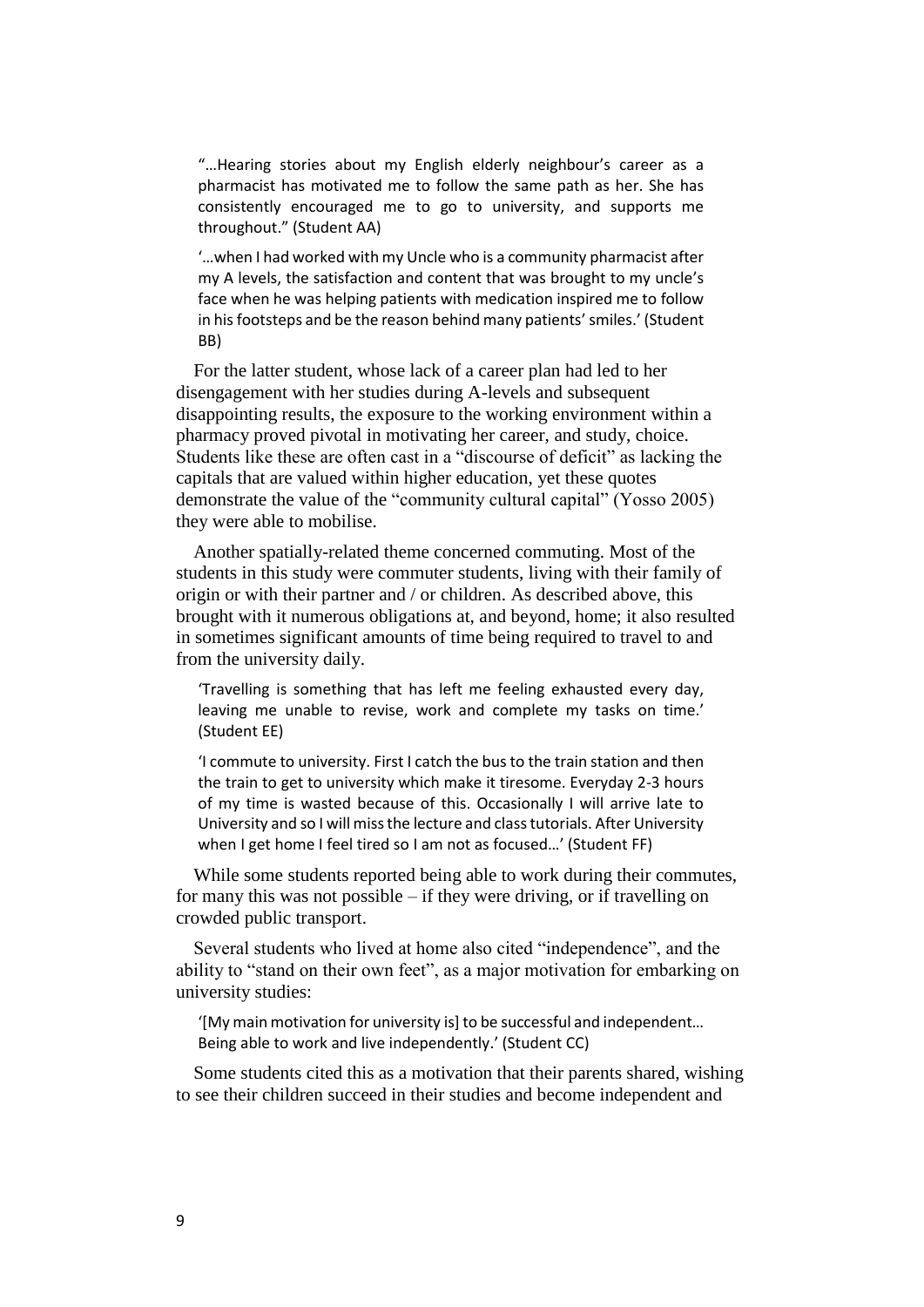self-reliant. In a few cases, this desire for independence led to students moving out of home and into student accommodation.

'My family live [locally] but I live in student accommodation because I want independence.' (Student D)

'[I've developed] more independence through living away [from home]' (Student A)

One student admitted to profound homesickness, it being her first time living away from home, but acknowledged that the experience had helped her to "grow up" and become more independent.

### **Discussion**

For these students, the tension between the respect they described having for their parents and the lack of respect they observed being meted out to their parents as a result of perceived marginal status (due to factors including a lack of higher education, chronic physical or mental health problems, and low socio-economic status) motivated them to aspire to professional careers which offered the promise of greater material comfort and the opportunity to salve their parents material circumstances.

These students hoped that by assisting financially, they could address the difficult circumstances and affect the health, retirement prospects and general life chance outcomes for their parents, and their younger siblings and extended family – all of which was predicated on them securing "a stable job".

Beyond the future "stable job" these students envisaged that would allow them to lift themselves and their extended families out of their current circumstances, these students also identified current obligations toward their families to perform duties around or outside of the home. These obligations were often gendered, with more students identifying as female being required to take on cooking, cleaning and related duties, and to act as personal assistants to their mothers in running the household. Birth order was also significant, with older siblings being responsible for the supervision and care of younger siblings, nephews and nieces. Several students were responsible for the care of older family members such as grandparents, or for parents with chronic physical or mental health conditions.

Extended families who ran family businesses such as restaurants, pharmacies or newsagents often required students to assist after classes and over weekends, and a number of students reported having to maintain parttime employment in industries such as retail or catering to help their families financially. While these obligations were particularly pronounced among commuter students, even students living in student accommodation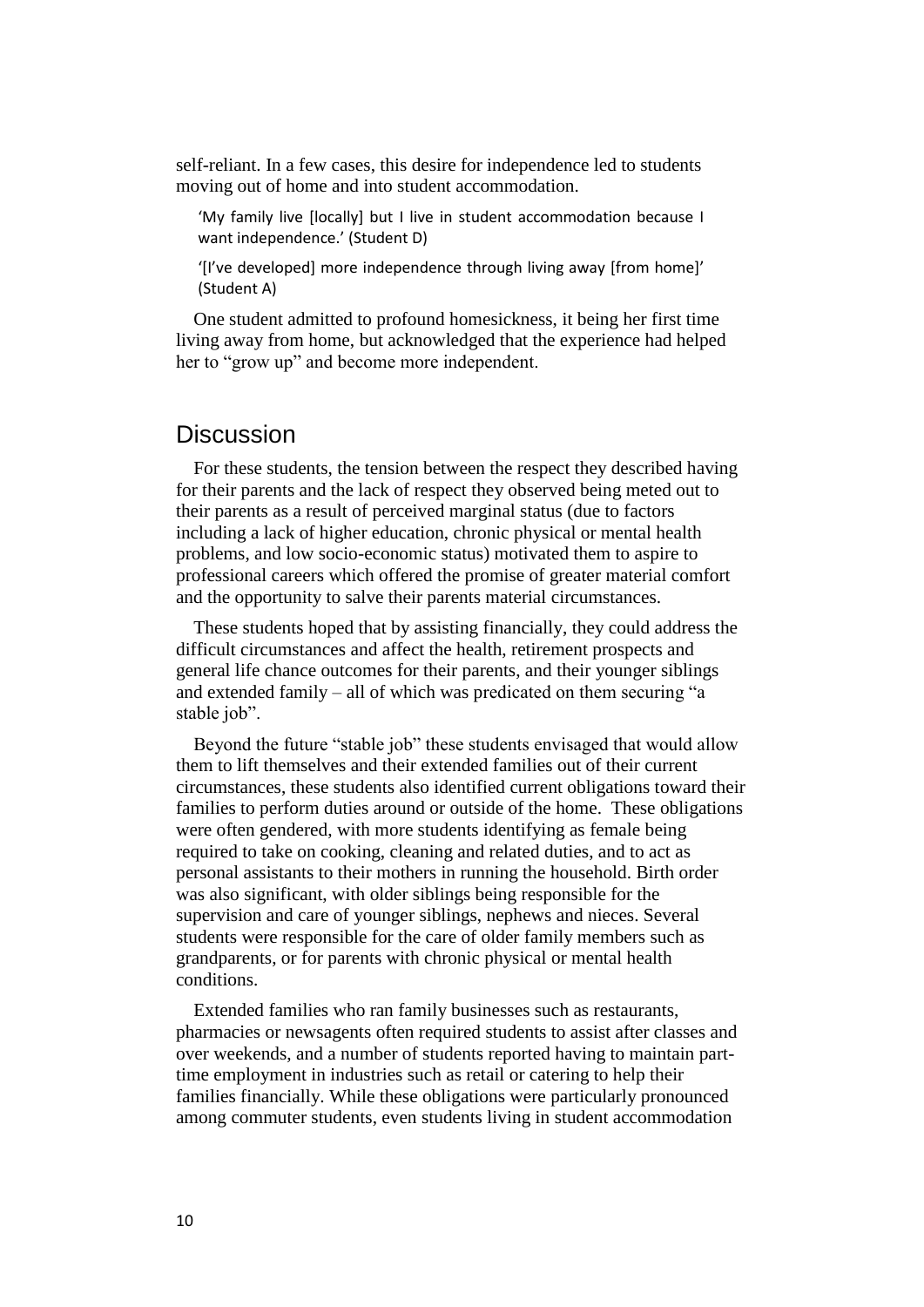were not spared, with some still expected to help out remotely or by returning home outside of term-time or over weekends.

While "independence" was reported as being desirable to both students and their parents, it is unclear whether there was complete unanimity on what that might entail. For example, while parents reportedly readily embraced the notion of their children becoming financially self-sufficient, one student reported a "cultural barrier to moving away" from home, describing how her older, employed siblings continued to live at home and help out – despite having described her family's cultural orientation as "not traditional". For many students, though, the factors are not only cultural but economic. As Case *et al.* (2018:42) note,

'Of course, the decision to study from your home town or to go away is one with significant financial consequences. For many students it is simply not possible to find funding for food and accommodation outside of the home. If there is a university in your home town, then for many students this is the only option worthy of serious consideration.'

For students living at home with their families, this often presented a double-edged sword – they enjoyed the support of their families, and were spared the homesickness reported by students who lived away from home; but living at home in most cases presented a suite of duties and obligations (although, as noted earlier, living in student accommodation did not rule out continued obligations at home.)

These duties and obligations at home may conflict with the demands of students' studies: several students reported problems with "time management" relating to balancing the demands of their home lives with the demands of coursework, revision and other study-related deadlines. At source, this may constitute a fundamental clash of values, with higher education increasingly constructed as a "private good" (Case *et al*. 2018; see also discussion in Marginson 2011 for a broader consideration of this issue) and students constructed as individual agents; yet their kinship ties – particularly for these commuter students – anchor them strongly in their families and communities and demand that the benefits accrue more broadly. While some students see the demands placed on them by extended family as constraining their ability to succeed in their studies, most of the students in the study framed their challenge as being one of "managing their time" between these competing demands, individualising the issue rather than acknowledging its broader structural character.

These familial obligations may be understood as a form of "kinship tax" (also known, in the South African context, as "Black tax" – see Magubane 2016). In its crudest form, it is the expectation of providing for the extended family (or kinship group, which may include individuals with strong social rather than purely blood ties) in return for the sacrifices made by the family (or community, or kinship group) in order to send the student to higher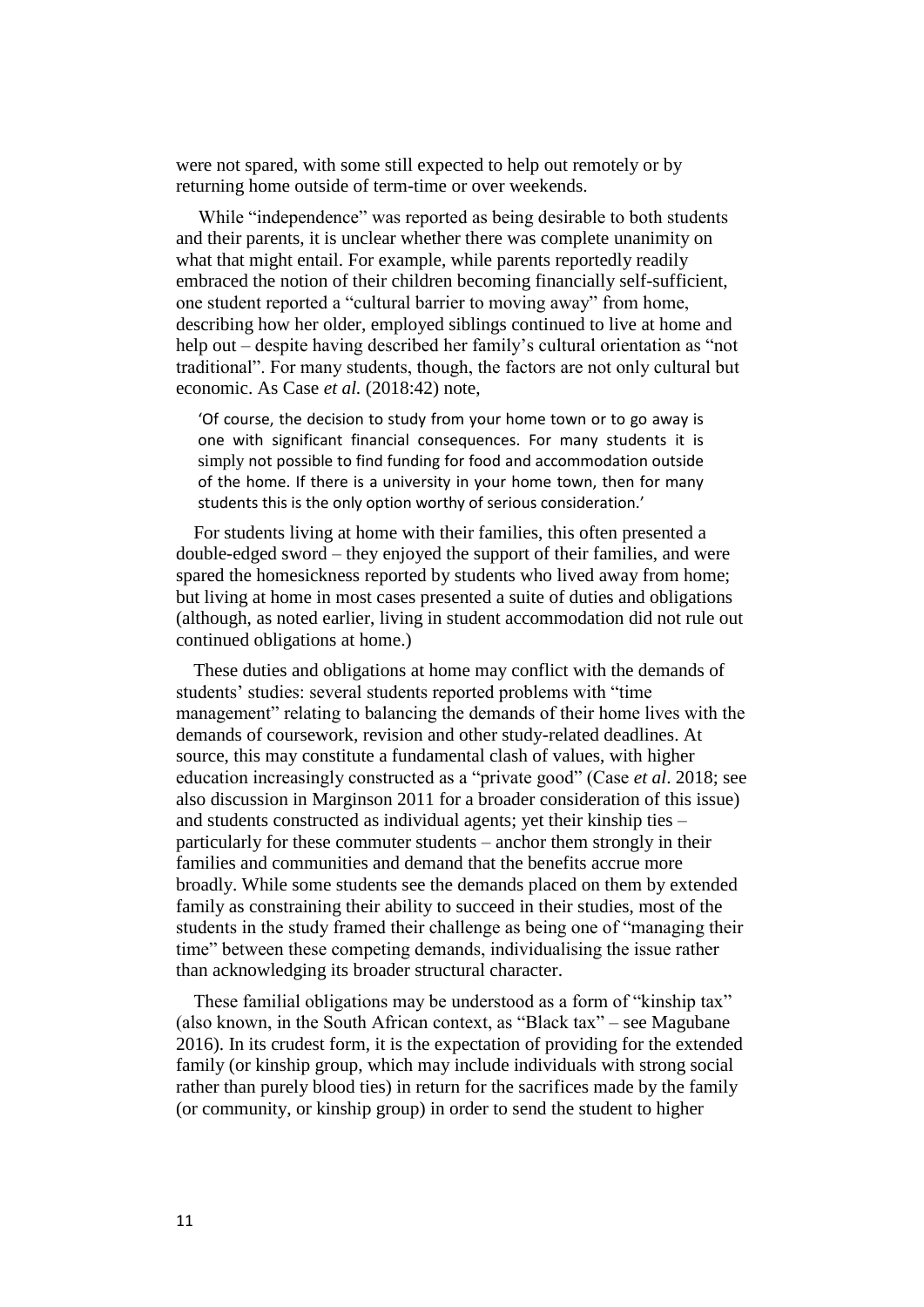education. Hoff & Sen (2016) argue that kinship tax can become a "poverty trap", with those individuals earmarked for "success" becoming so burdened by the obligations towards those who enabled their pathway to "success" that the benefits of success that accrue become too widely dispersed to raise either the individual, or their kinship group, out of circumstances from which the group sought to escape. In the case of these students, it is easy to conceive how that might play out – with students simply too burdened by demands of familial obligations, part-time work and commuting to muster the time, energy and "headspace" to devote themselves sufficiently to their studies to succeed academically.

This presents challenges to those teaching these students: attempts to "rightsize" family expectations by scheduling activities from 9am to 5pm during the first weeks of study do not seem to have sustainable effects in most cases, and are predicated on an assumption that family expectations can be "rightsized". Where students' demands on their time extend to parttime work which is necessary for survival, dependents such as children, and long commutes, there may be little flexibility. These attempts are also predicated on assumptions that students would opt to prioritise their studies over their familial demands and obligations: assumptions which are not always supported by evidence, particularly where students cite their families as their prime motivation for their studies.

While some students do position themselves strongly as individuals, many frame themselves within their broader family, extended family, or community context, as conveyed in their expressed motivations for embarking on higher education. This high degree of social consciousness, found largely within but not confined to students aspiring to be pharmacists and optometrists, runs counter to assertions such as those of Garibay (2015) who argue that STEM (science, technology, engineering and mathematics) students have less of an orientation toward social justice.

Wanting to help the community is also linked in some students' narratives to occupying a visible role within the community, and to status – relating to the issue of respectability. Respectability, according to Skeggs (1997) is a "key mechanism by which some groups are othered and pathologised". She notes (Skeggs 1997:1) that

'Respectability… would not be something to desire, to prove and to achieve, if it had not been seen to be a property of 'others', those who were valued and legitimated… It is rarely recognised as an issue by those who are positioned with it, who are normalised by it, and who do not have to prove it.'

It is thus not surprising that, in communities which may feel "othered" and marginalised (particularly in the current political climate, with students admitting to feeling upset or threatened by discourses of Islamophobia, xenophobia and intolerance), a desire for "respectability" and status should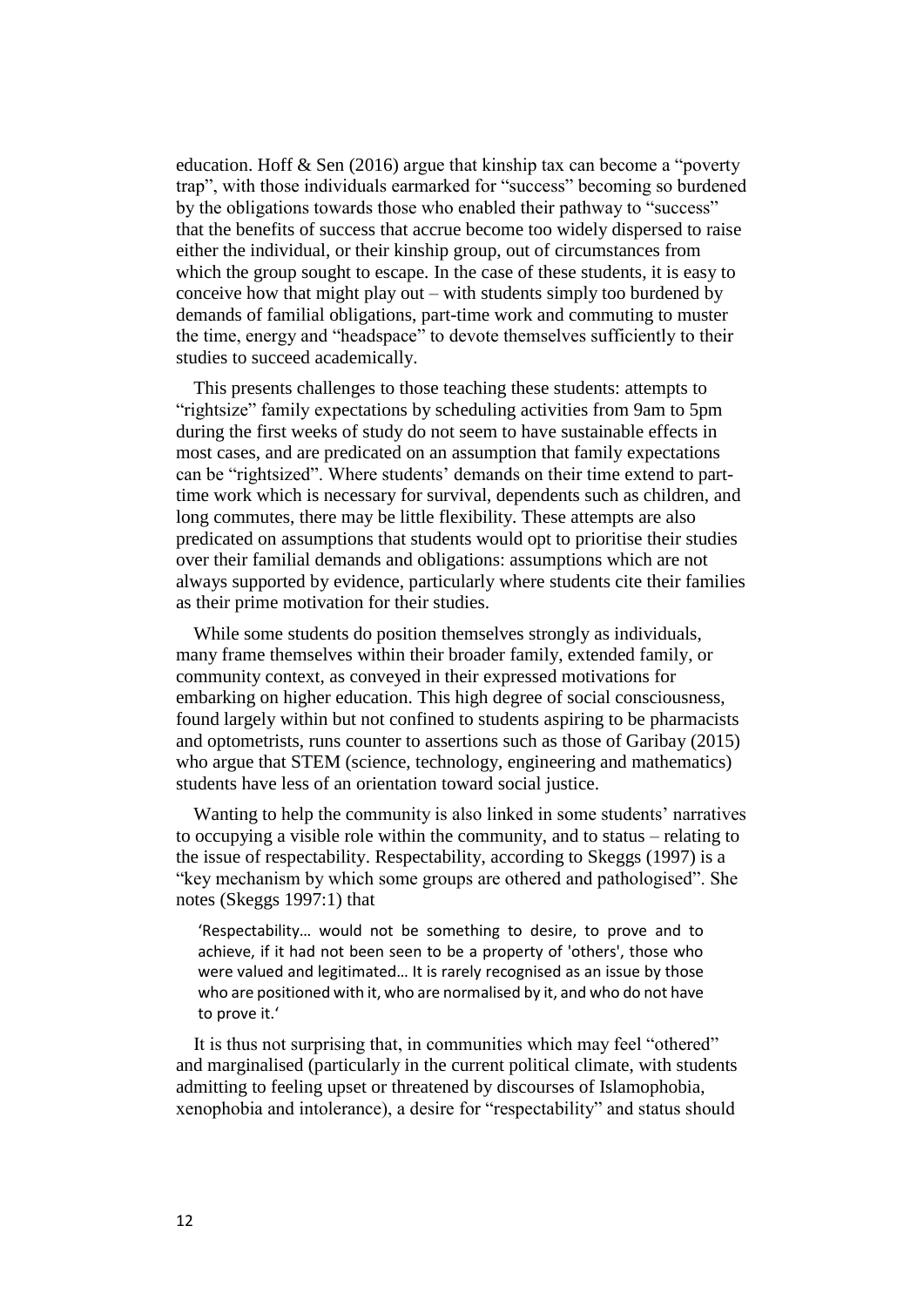manifest. The classed, and raced, connotations of respectability may, similarly to the overt economic connotations of "a stable job", encode the aspirations of members of these communities to enjoy equal value in their societies.

Science was seen as indexical of this "respectability", particularly in communities with Asian roots, hence many students being encouraged by their families to embark on studies in this domain. A significant majority of students on the programme aspired to undergraduate studies in pharmacy or optometry – programmes with a clear vocational outcome. Such careers are not only inherently "respectable", but are also viewed as stable. This resonates with Case *et al.*'s (2018:49) assertion that

'…this distinction between having parents with strong views about subject choice or those who are quite laissez faire about what their children study seems related to the family's financial situation, on whether it can afford for a young person to follow a line of study that might not necessarily lead to a well-paying job.'

#### *Implications for practice:*

Teaching and learning practices in universities are still largely predicated on a model of direct transition, full-time students living among peers, unfettered by other obligations (such as employment, caring responsibilities or obligations to extended family networks). Where students have work, this is assumed to be discretionary (outside of formal placements or internships built into the structure of the programme) and thus to be of lower priority than their studies. Additionally, in the UK, undergraduate students are required to balance formal contact hours with independent study, fostering self-directed learning. This creates tensions for students whose time allocation may not be fully within their own discretion, or where choices may be overlaid with far greater signification: is the decision to spend the evening reading over the day's notes rather than helping out with younger siblings a move towards rejecting one's "culture"? Is opting to work in the family business rather than read potential sources for an upcoming assignment a signal that one isn't really that committed to one's studies, but merely using them to secure a better marriage?

Recognising, acknowledging and validating the context, experiences and "lifeload" of these students can engender rapport and facilitate persistence and success (Cree et al. 2016). While this recognition might lead to a bending of the rules for these students, Hinton-Smith (2012) argues that this should lead instead to a more responsive system for all students, and one that draws on the supportive role of ICT to aid flexibility. The volume of students in the study who cited the use of Lecture Capture technology as a critical resource in their studies supports this.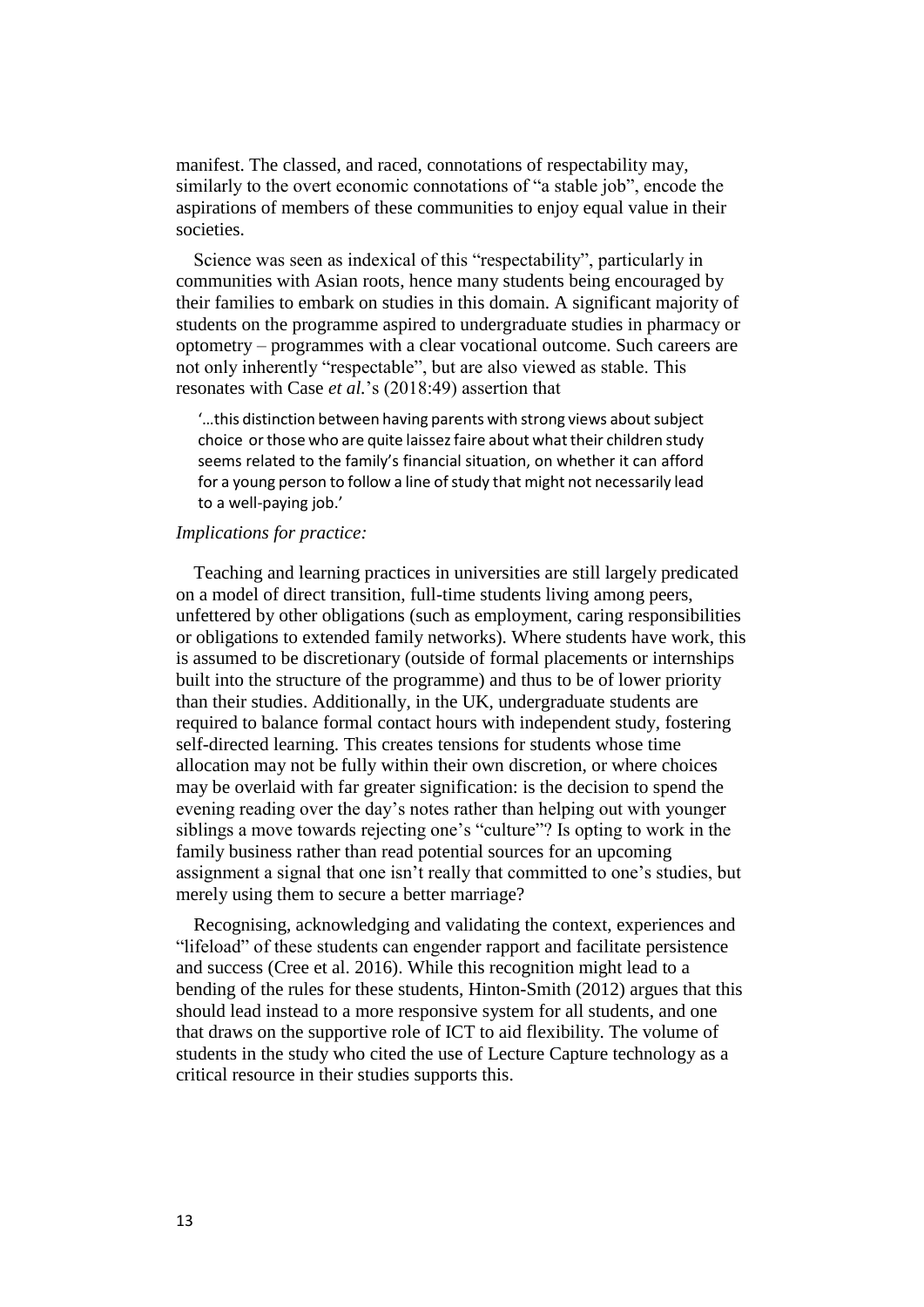# Conclusion

Students in this study typically demonstrated a mix of "wideningparticipation" factors, with many being first-in-family commuter students from a range of backgrounds, and thus being "at risk" in several ways when considering differential outcomes. Analysing their stated motivations and aspirations for study reveals complex familial and social factors which enable and constrain their ability to engage with their studies, notably the duties and obligations towards their extended families that exist as a "kinship tax" and which threaten their ability to sustain sufficient time, energy and "headspace" to meet the demands of their studies. This presents challenges in teaching these students, whose priorities may not lie unambiguously with their studies, given their familial and social contexts. However, changing practices based on understanding the nuances of students' lives can help to mitigate structural constraints and challenge differential outcomes.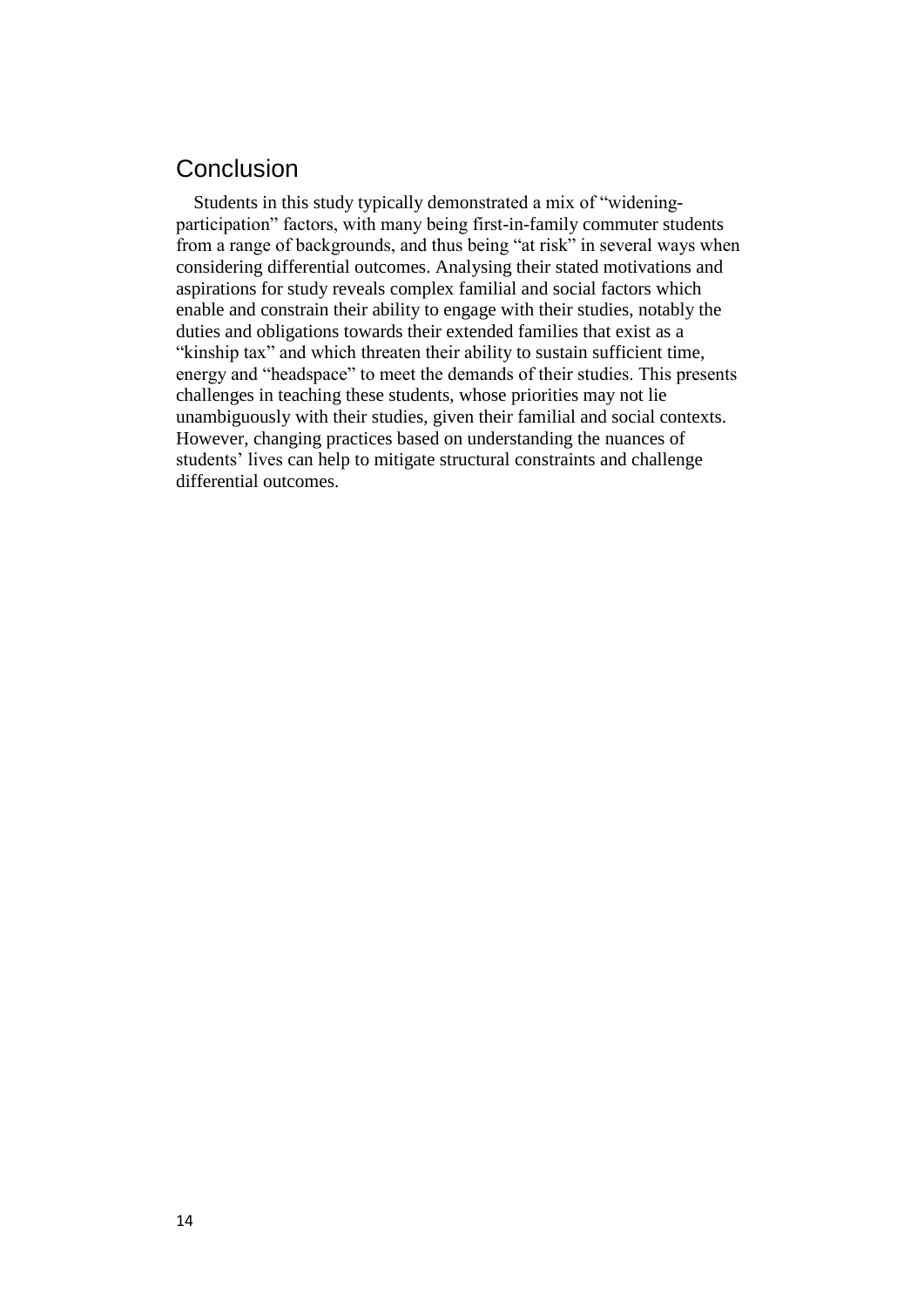## References

- Burke, P. J. (2012). *The right to higher education: Beyond widening participation*. London: Routledge.
- Canning, A., Hume, S., Makinson, L., Koponen, M., Hall, K., & Delargy, C. (2018). *KCLxBIT project report 2015-2017: Behavioural insights in higher education.* London: King's College.
- Case, J., Marshall, D., McKenna, S., & Mogashana, D. (2018). *Going to university: The influence of higher education on the lives of young South Africans*. Cape Town: African Minds.
- Charmaz, K. (2014). *Constructing grounded theory* (2nd ed.). London: Sage.
- Cotton, D. R. E., Joyner, M., George, R., & Cotton, P. A. (2016). Understanding the gender and ethnicity attainment gap in UK higher education. *Innovations in Education and Teaching International, 53*(5), 475.
- Cree, V., Christie, H., & Tett, L. (2016). Relationships matter: The views of college entrants to an ancient scottish university. *Scottish Educational Review,* Retrieved from <http://eprints.hud.ac.uk/29727/>
- Garibay, J. (2015). STEM students' social agency and views on working for social change: Are STEM disciplines developing socially and civically responsible students? *Journal of Research in Science Teaching,* , 610- 632.
- Ghaffar, F., & Stevenson, J. (2018). British Pakistani and Bangladeshi women, higher education and defensive othering. *Widening Participation and Lifelong Learning, 20*(3), 50-67. doi:10.5456/WPLL.20.3.50
- Harvey, A. (2017). Should university funding be tied to student performance *The Conversation, April*(2)
- Hinton-Smith, T. (Ed.). (2012). *Widening participation in higher education: Casting the net wide?*. Basingstoke: Palgrave Macmillan.
- Hoff, K., & Sen, A. (2006). The kin system as a poverty trap? In S. Bowles, S. N. Durlauf & K. Hoff (Eds.), *Poverty traps* (pp. 95-115). Princeton: Princeton University Press.
- Jones, S. (2018). Expectation vs experience: Might transition gaps predict undergraduate students' outcome gaps? *Journal of further and Higher Education, 42*(7), 908-921. doi:10.1080/0309877X.2017.1323195
- Lehmann, W. (2009). Becoming middle class: How working-class university students draw and transgress moral class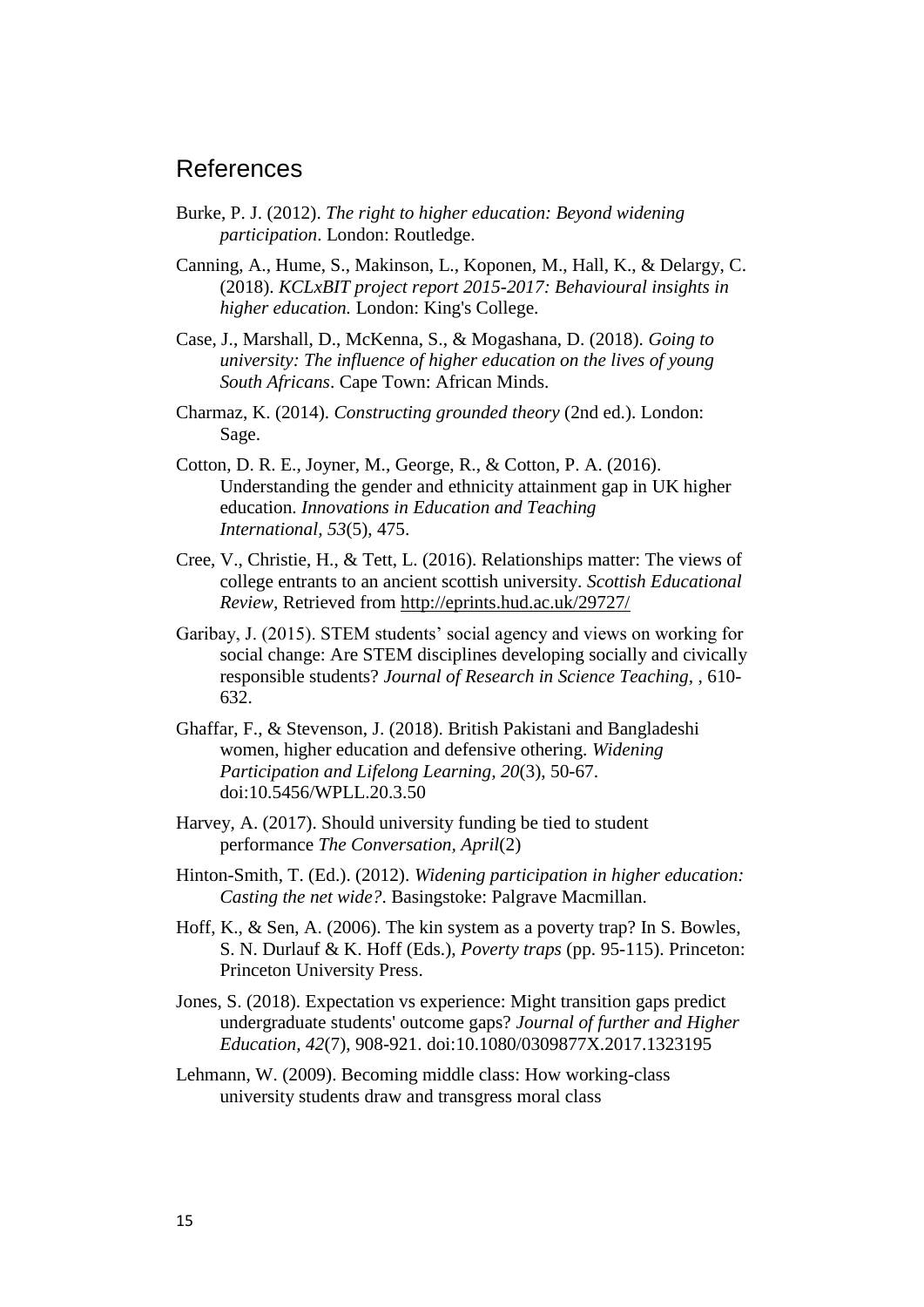boundaries.*Sociology, 43*(4), 631-647. doi:10.1177/0038038509105412

- Magubane, N. N. (2016). *Black tax: The emerging middle class reality.*  MBA thesis. University of Pretoria.
- Marginson, S. (2011). Higher education and *public* good. *Higher Education Quarterly, 65*(4), 411-433. doi:10.1111/j.1468-2273.2011.00496.x
- McDuff, N., Tatam, J., Beacock, O., & Ross, F. (2018). Closing the attainment gap for students from black and minority ethnic backgrounds through institutional change. *Widening Participation and Lifelong Learning, 20*(1), 79-101. doi:10.5456/WPLL.20.1.79
- Mowat, J. G. (*2018*). Closing the attainment gap a realistic proposition or an elusive pipe-dream? *Journal of Education Policy, 33*(2), 299-321. doi:10.1080/02680939.2017.1352033
- Neves, J. (2018). *2018 UK engagement survey.* (). York: Advance HE.
- Quinn, J. (2013). *Drop-out and completion in higher education in Europe among students from under-represented groups*. Brussels: European Union.
- Skeggs, B. (1997). *Formations of class and gender: Becoming respectable* London:Sage Publications.
- Smith, E. (2016). Can higher education compensate for society? Modelling the determinants of academic success at university. *British Journal of Sociology of Education, 37*(7), 970-992. doi:10.1080/01425692.2014.987728
- Southall, J., Wason, H., & Avery, B. (2016). *The transition to higher education for non-traditional, commuter students - a synthesis of recent literature to enhance understanding of their needs* Sheffield Hallam University. doi:10.7190/seej.v4i1.128
- Tight, M. (2019). Student *retention* and engagement in higher education. *Journal of further and Higher Education,* , 1-16. doi:10.1080/0309877X.2019.1576860
- Trowler, V. (2019). Transit and transition: Student identity and the contested landscape of higher education. In S. Habib, & M. Ward (Eds.), *Identities, youth and belonging* (pp. 87-104). London: Palgrave Macmillan.
- UUK, & NUS. (2019). *Black, Asian and minority ethnic student attainment at UK universities: #CLOSINGTHEGAP.* (). London: Universities UK and National Union of Students.